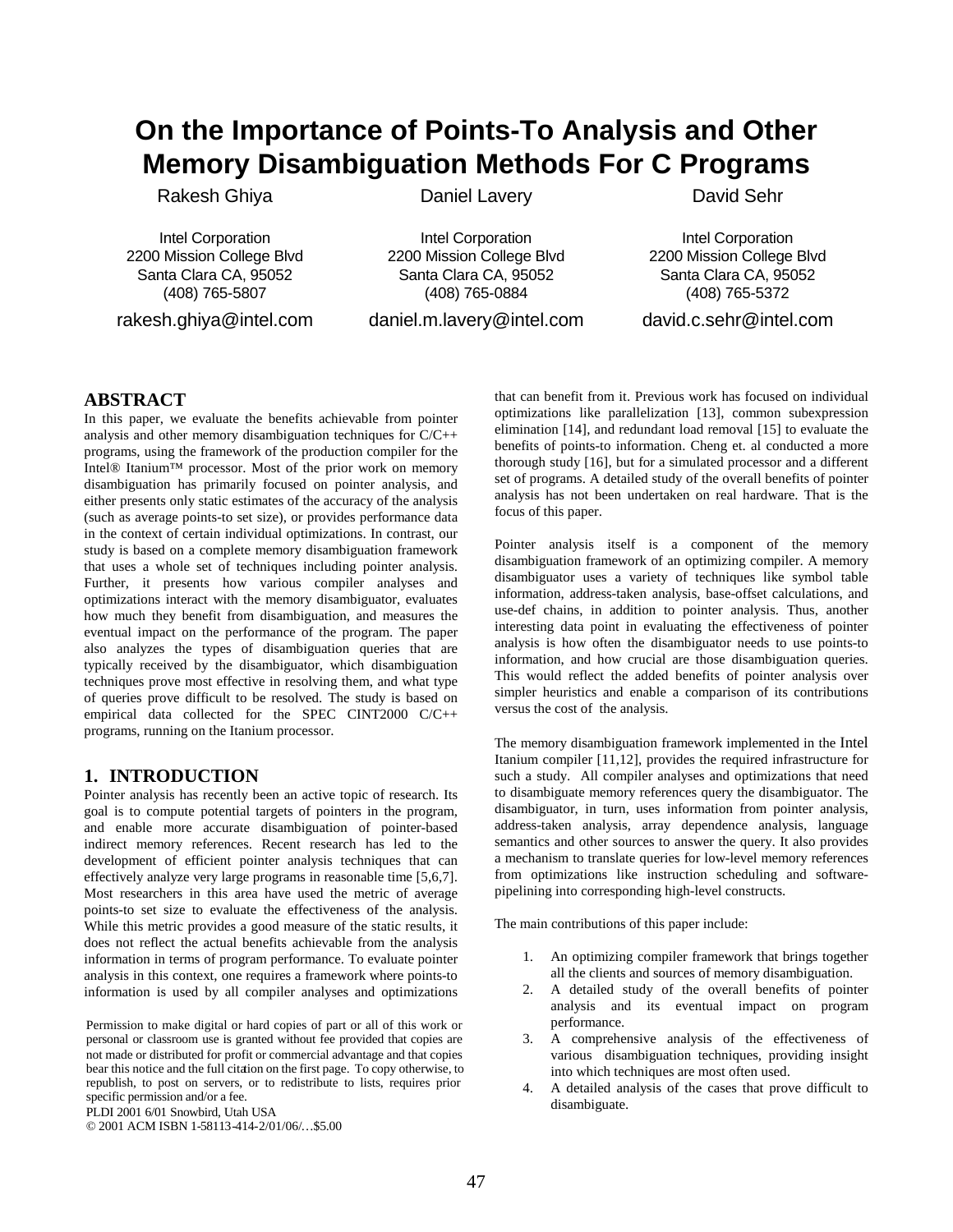5. Experimental evaluation based on data collected from the industry standard SPEC CINT2000 benchmarks running on the Itanium processor.

The rest of this paper is organized as follows. In section 2, we introduce the overall Itanium compiler framework, presenting the various compiler analyses and optimizations. In section 3, we describe in detail our memory disambiguation framework and how it interfaces with its clients. Section 4 provides details on the pointer analysis implemented in our compiler. We present the empirical data on our study in section 5, along with suitable observations. Section 6 discusses related work, and finally we draw our conclusions in section 7.

# **2. INTRODUCTION TO THE INTEL® ITANIUM™ COMPILER**

The Intel Itanium compiler is designed to extract the full potential of the Itanium architecture [10]. It incorporates a number of leading edge technologies, including profile guidance, multi-file interprocedural analysis and procedure integration, global code scheduling, and a large number of optimizations that make use of speculation and predication.

One of the key goals of the compiler is to eliminate or hide memory latency. One part of this is eliminating as many memory references as possible and taking advantage of the Itanium processor's large register files. Another part is scheduling to hide latency. Register variable promotion and scheduling rely intimately on the best possible memory disambiguation technology. Researchers and compiler writers have developed numerous techniques to prove memory locations independent or non-overlapping. The Itanium compiler incorporates the bestknown practical techniques for points-to analysis and data dependence analysis.

Points-to computation is used as an input to disambiguation, but also performs several other functions. It may convert indirect function calls to direct function calls, sharpening the analysis and exposing opportunities for procedure integration. Points-to information can also be used to build the basis sets for MOD/REF analysis, which computes the set of locations modified/referenced by each function in the program. The compiler currently performs limited forms of MOD/REF analysis, such as for standard library functions (e.g., strlen).

Disambiguation and optimizations interact in many ways, so an effective disambiguator needs to incorporate information from a variety of semantic levels of the intermediate language (IL). For instance, generating efficient code for the register indirect addressing requires lowering to base and offset early in the compilation. Doing so naively may make disambiguation more difficult by obscuring such simple facts as two scalar variables can never conflict. Therefore the disambiguator needs to retain "highlevel" information about storage locations. Relying solely on high-level information, though, may result in missed information as well. For example, if the program contains pointer arithmetic such as the following fragment, we need lowered addressing and constant propagation to prove that we can registerize s.b across the store whenever i is zero.

struct  $\{$  int a, b;  $\}$  s; int  $*_{p}$  =  $\&$ s.a;  $s.b = 0;$  $*(p + i) = 1;$  $\ldots$  = s.b;

The interprocedural optimizer performs inlining and partial inlining of function bodies into call sites. After either optimization, post-inlining cleanup performs forward substitution of variables and indirect to direct reference conversion. This is particularly important for Fortran and C++ by-reference parameters that can become direct references after inlining. This has implications for disambiguation that will become apparent in later sections.

The clients of the disambiguator are the optimization and code scheduling modules in the compiler, including partial redundancy elimination (PRE) [2], partial dead store elimination (PDSE), dead code elimination, structure copy optimization, the global code scheduler [3], the local scheduler, and the software pipeliner.

PRE uses the disambiguator to determine if a store kills an available load, while PDSE wants to know if a load kills a potentially dead store. Removal of unnecessary loads and stores also enables many other optimizations that operate on temporaries (virtual registers), for example copy propagation or recognition of induction variables. Dead code elimination removes stores to local variables that are never read again for the remainder of the function. The local and global schedulers and the software pipeliner query the disambiguator to determine if a load and store or two stores can be reordered. The software pipeliner requests information about both loop-independent and loop-carried dependences, while the other schedulers query only about loopindependent dependences.

# **3. THE DISAMBIGUATOR FRAMEWORK**

As described earlier, the disambiguator needs to retain high-level information about memory references. Many of the optimizations that rely on memory disambiguation occur in the compiler backend. Typically, after the program representation is lowered and optimizations are performed, much of the source-level information is lost and the code is transformed in ways that make it more difficult for the compiler to perform memory disambiguation. To solve this problem, the Itanium compiler maintains a link from each load or store to a high-level symbolic representation of the memory reference and other information that is crucial for disambiguation. We call our disambiguator *DISAM*, which stands for *DIS*ambiguation using *A*bstract *M*emory locations.

# **3.1 Abstract Memory Locations**

DISAM decomposes the storage space (memory and registers) into a set of abstract storage locations called LOCs. There are different types of LOCs representing global variables, local variables, formal and actual function parameters, functions, registers, and dynamically allocated objects. Each LOC represents a storage object that is independent of all other storage objects. LOCs are part of the symbol table and have links to the symbol table information about the variables that they represent. For dynamically allocated objects, the LOC has a link to the call site in the source where the object was allocated.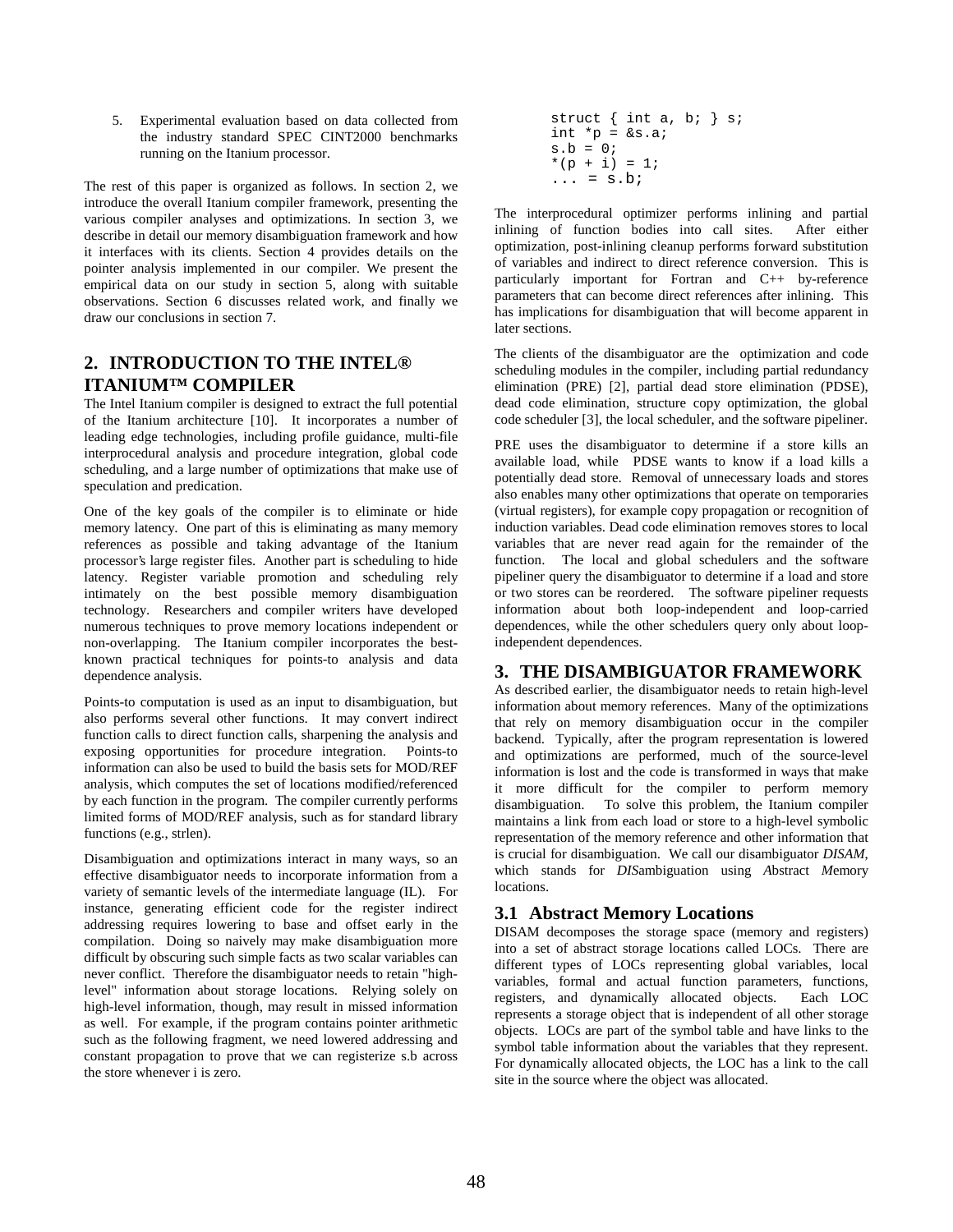LOCs can be grouped together in sets called LOC sets. For example, the set of memory locations that could be accessed through a pointer is represented using a LOC set. References to the same memory objects can be detected by intersecting LOC sets.

### **3.2 Retention of Source Level Information**

Each memory reference is linked to source-level information through a DISAM token, which provides access to all the information necessary to perform memory disambiguation. This information includes a high-level symbolic representation of the memory reference, type information, and a link to an array data dependence graph for disambiguation of different elements of the same array.

For direct memory references, the disam token contains a LOC representing the memory object that is accessed. For indirect references, the token contains a LOC representing the pointer, and a dereference level. The disambiguator must use the results of points-to analysis to determine the set of locations that could be accessed by dereferencing the pointer. While the IL representation of the memory reference and its associated addressing changes greatly as a result of IL lowering and optimizations, it remains linked to its DISAM token, and the LOC representation preserves the high-level source-like representation of the memory reference. DISAM tokens are created early in the compiler when the highlevel information is still available.

DISAM tokens are part of the memory referencing IL, and as such are automatically carried along whenever a memory reference is moved or copied. There is a small amount of DISAM token maintenance that must be done. For example, if the compiler creates a memory reference that did not exist in the source program (e.g. stack locations for parameter passing) a token is created to represent the memory reference. As described earlier, forward substitution of address expressions can cause an indirect reference to become direct. The DISAM tokens are updated after forward substitution to reflect this. Overall, DISAM token maintenance is a relatively simple task.

### **3.3 Performing Memory Disambiguation**

Figure 1 shows a block diagram of the various modules involved in memory disambiguation and the interfaces between them. Each arrow is labeled with the type of data structure that is used for the interface. The disambiguator module receives queries from a client, consults the symbol table, array data dependence graph and points-to information if necessary, performs memory disambiguation, and returns a disambiguation result.

The following is an outline of the disambiguation methods employed. A full description of the details of each method is beyond the scope of this paper, but this gives the reader the flavor of what is done and sets up the various categories of disambiguation methods for the experimental results. The disambiguator currently applies the methods in the sequence presented in the subsequent paragraphs. This ordering is predominantly driven by the compile time cost of the query portion of the method. For example, determining if the address of a global variable is taken anywhere in the program requires sophisticated interprocedural analysis. However the cost to lookup this information as an attribute on a variable for each

disambiguation query is trivial. In contrast, the cost to intersect points-to sets or to determine the base and offset for an address expression is larger. As soon as definite dependence or independence is determined, disambiguation stops and the result is returned.



**Figure 1 Disambiguation System**

Compiler-generated references can often be easily disambiguated from all other memory references. For example, references to read-only storage areas can be disambiguated from all stores. Registers are spilled to a special area on the stack, so these loads and stores can easily be disambiguated from each other and from all memory references that are not spills. The disambiguator can trivially prove the above types of references independent; hence they are not considered in the statistics we present later.

If both memory references are direct (note that direct vs. indirect is easily determined using the dereference level in the DISAM token), their LOCs are compared to determine whether or not the same memory object is accessed. If the same object is accessed, the disambiguator then attempts to determine if overlapping portions of the object are accessed. For example, the array data dependence information is used to determine if the same array element is accessed and structure type information from the symbol table is used to determine if overlapping fields of a structure are accessed.

If at least one of the memory references is indirect, the disambiguator first attempts to prove independence without knowing where the indirect references point to. For example, an indirect reference off an unmodified parameter could not possibly access a stack allocated local variable from the function in which the two references appear. Also, an indirect dereference cannot possibly access a local variable that has not had its address taken. When the compiler is run with interprocedural optimization, it has the ability to automatically detect that it is seeing the whole program. That is it can detect whether or not there are calls to functions that it has not seen and does not know the behavior of. When the compiler can see the whole program, the disambiguator knows that an indirect reference cannot possibly access a global variable that has never had its address taken.

 If simple rules such as those above do not allow the disambiguator to prove independence of the memory references,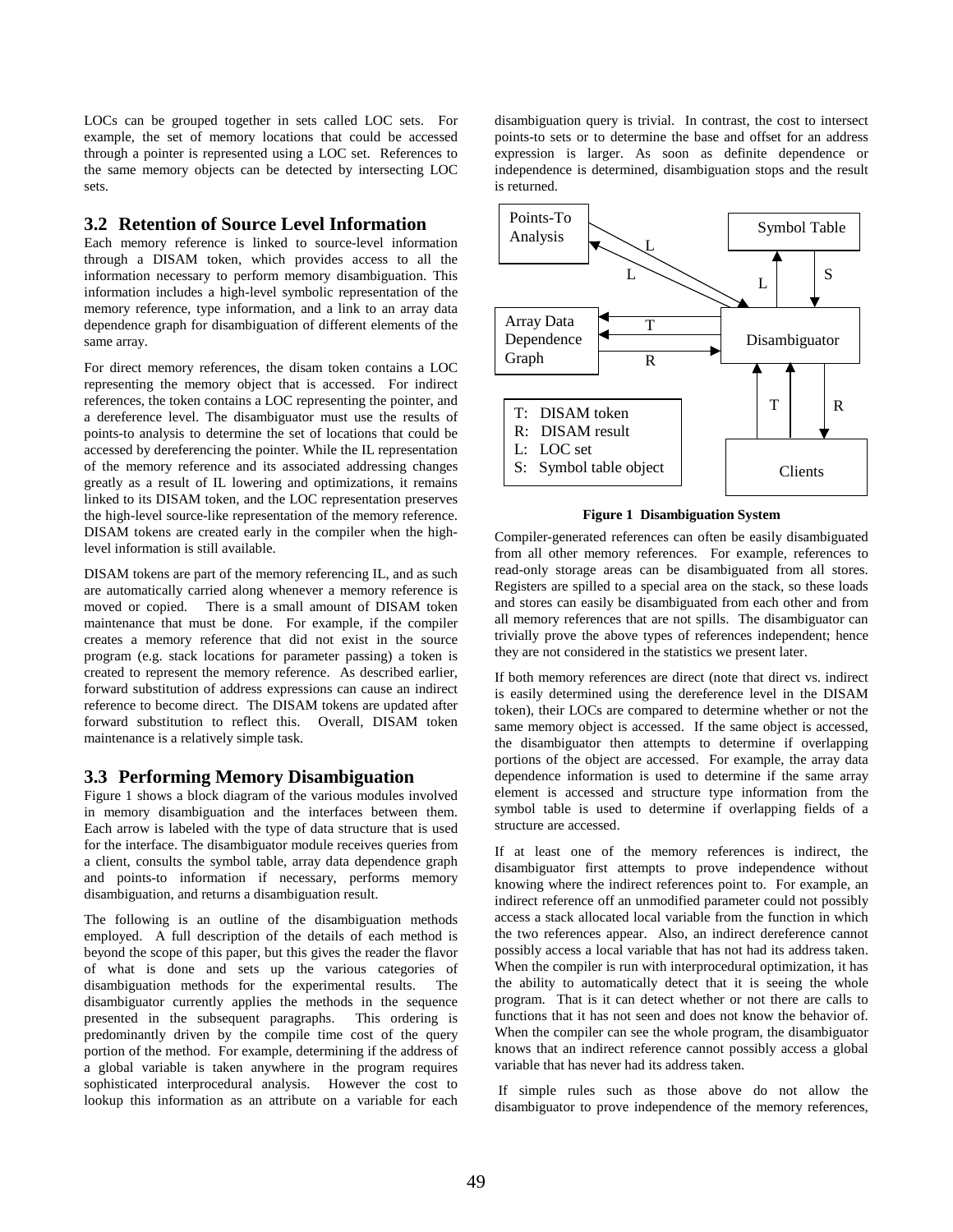the results of points-to analysis are consulted. The compiler contains two points-to analysis phases: an intraprocedural (local) analysis and a flow-insensitive interprocedural analysis. The disambiguator checks the results of the local points-to analysis first. If that yields a maybe dependent result then the interprocedural points-to analysis is consulted.

With the exception of the compiler-generated references, the disambiguation methods discussed above, all make use of highlevel symbol table information and analyses. In cases where the memory references cannot be disambiguated by the above methods, the disambiguator resorts to a method that utilizes the lowered addressing. It analyzes the address expression of each memory reference and tries to determine a base and offset. If successful it compares the base and offset for the two memory references. If they have the same base, the disambiguator can use the offsets and sizes of the memory references to determine whether or not they overlap. This simple base and offset analysis is useful for two memory references off the same pointer (with the pointer having the value at the two references), references whose addresses have been modified by adding offsets or performing pointer arithmetic in an unstructured way, and array accesses with constant subscripts.

Finally, for ANSI C compliant programs the disambiguator can perform type-based disambiguation based on the ANSI type aliasability rules. For example, under the ANSI rules, a reference to an object of type float cannot overlap with a reference to an object of type integer. This method is applied last because it is enabled by a user assertion that the program complies with the ANSI C standard. Applying the other methods first gives the compiler the opportunity to detect potential cases where the user may make the assertion for a program that is not truly compliant. In these cases it can ignore the assertion, perhaps avoiding a runtime failure.

### **4. POINTS-TO ANALYSIS FRAMEWORK**

In our compiler framework, we have implemented the flowinsensitive interprocedural pointer analysis proposed by Andersen[4], which we call WPT (whole-program interprocedural points-to analysis). To counter its cubic time complexity, we have augmented the analysis with off-line variable substitution[5], which pre-computes pointers with identical points-to sets, and online cycle elimination[6], which identifies cycles in the pointsto graph and collapses them as the analysis proceeds. All these approaches have been proposed in the literature.

We differ from published work in our handling of structure fields. Standard practice is to collapse the entire structure, and let the structure name represent all its fields. This leads to very imprecise analysis, as points-to sets of distinct fields of a structure can no longer be distinguished. In our approach we distinguish between distinct fields of a structure type, but do not distinguish between its individual instances. For example, consider the following code fragment:

struct foo {int \*p; int \*q;}  $sl$ ,  $sl$ ; int x,y ;  $s1.p = \&x$  $s2.q = \&yi$ 

With our approach, we distinguish between fields p and q of structure type foo, but not between its individual instances, s1 and

s2. So, the points-to information we collect, indicates both s1.p and s2.p as pointing to x, and s1.q and s2.q to y. With the structure collapsing approach, we would have both s1.p and s1.q pointing to x, and similarly both s2.p and s2.q pointing to y.

In our experience with analyzing large programs, our approach provides substantially more accurate points-to information. This occurs because pointer analyses typically are not able to distinguish between different structure instances, because many structures of a given type tend to be allocated at a given mallocsite. With the structure collapsing approach, we also lose the distinction between fields and the points-to sets of the fields. For example, consider a structure type with one field as a function pointer, and another as integer pointer. If we collapse them, the points-to sets get merged, resulting in very imprecise information. Our approach solves this problem. For correctness in the presence of type-casting, when we encounter a composite structure assignment between different structure types, we analyze it as a sequence of assignments between their corresponding/overlapping fields. Note that in the case of a structure copy assignment of the form  $a = *b$ , we only need to look-up the underlying type signatures of \*a and \*b, and not their points-to sets, thus reducing the analysis overhead.

Another added feature of our points-to implementation is identification of malloc-like functions. Typically, programmers use a wrapper function, like my\_malloc, for dynamically allocating memory via the library call malloc, to check for potential errors and for modularity. This is even more evident in C++ programs, where overloaded new operators are common. Points-to analysis abstracts each static malloc-site in the program as a distinct memory location. With the use of wrapper functions, the analysis sees only one static malloc-site, and is not able to distinguish between memory locations allocated through different calls to this function. To solve this problem, we try to identify if the wrapper function behaves like malloc, in that in each invocation it returns a fresh memory location.

This is achieved by building the SSA (static single assignment) representation of the function, and walking back the use-def chain starting from the return value of the function. If the chain terminates at an unconditional malloc call, we know the wrapper function to be malloc-like. We also check that the wrapper function does not store the address of the allocated memory to any variable/structure field that can be live out of the function. We construct the SSA representation and perform the safety checks in the absence of points-to information, and hence need to be conservative in the presence of indirect references. Still, we are able to identify malloc-like functions in several benchmarks. That substantially improves the accuracy of points-to information and effectiveness of memory disambiguation.

Our final modification to the points-to analysis is that we analyze the assignment statements in the program in a particular order. We build a directed assignment graph of the program, where an assignment  $l\_loc = r\_loc$ , is represented by adding a directed edge from the node representing *r\_loc* to the node representing *l\_loc*. Next, we perform a topological sort on the nodes in the graph. The analysis then proceeds by visiting the nodes in the topological order. When a given node representing *x\_loc* is being visited, all assignments where *x\_loc* appears on the right hand side are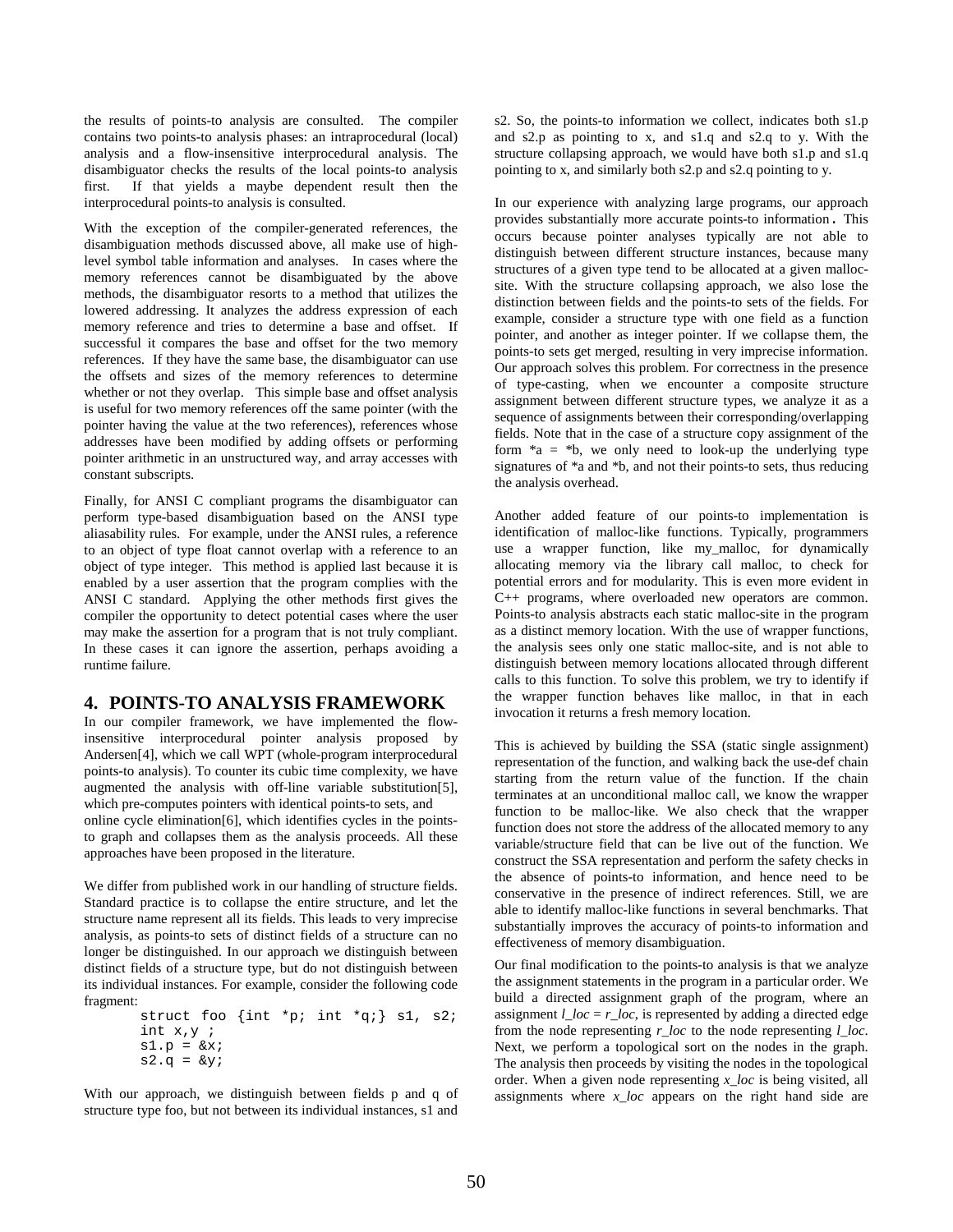analyzed. The analysis continues till all nodes are visited, and iterates until a fixed-point solution is reached. For example, consider the analysis of the following set of assignments:  $\hat{p} = q$ ,  $(q = r)$ ,  $(r = \&x)$ . For this set, the topological order of the nodes in the assignment graph is (*&x, r, q, p),* and the assignments will be analyzed in the following order:  $\{(r = \&x), (q = r), (p = q)\}.$ The analysis of assignments in the original order will require four iterations, as compared to only two using the sorted order.

In the presence of indirect references, we cannot arrive at the best topological order of assignments, but can still improve upon the original sequence. For our benchmark suite, we noticed up to a 50% reduction in the number of iterations with the sorted assignment sequence. Finally, note that off-line variable substitution also requires the topologically sorted assignment graph, so we do not incur any additional overhead for this improvement.

With the above modifications, we were able to implement a very efficient and effective points-to analysis in our compiler framework. We have found that the time spent in points-to analysis is small compared to the overall compilation time.

### **4.1 Local Points-to Analysis**

To achieve better disambiguation in the absence of interprocedural analysis, we have implemented an intraprocedural version of points-to analysis, we term local points-to analysis (LPT). For LPT, we use the same analysis engine as for WPT. Since LPT only sees assignments within the analyzed procedure, we need to make conservative assumptions about the points-to sets of global variables and formal parameters at procedure entry. Additionally we need to conservatively incorporate the effect of function calls on the points-to relationships.

We use the concept of a symbolic location, *nloc,* which stands for non-local location. This is used to represent all locations in the program, excluding the local variables of the analyzed procedure. All global variables and formal parameters of the procedure are initialized to be pointing to *nloc* at the onset of the analysis. This initialization embodies the assumption that at the entry of the analyzed procedure, these variables can point to any location in the program, except the set of locations created after the entry to the given procedure. This set includes all non-static local variables, and dynamic memory allocated inside the procedure, represented by static malloc-sites within the procedure. Additionally, *nloc* is initialized to point to itself, because locations represented by *nloc* can point to each other.

After this initialization, the analysis proceeds in the same iterative fashion on the set of assignments in the procedure as for WPT. On reaching a fixed-point, we mark all local locations accessible from a global variable or an actual parameter via pointer indirection, as address-escaped. The address-escaped locations can be both modified/referenced outside the procedure through function calls. Thus any location visible outside the analyzed procedure can point to a location whose address has escaped and vice versa. To take this into account, we include the symbolic location, *nloc*, in the points-to set of each address-escaped location. Furthermore, *nloc* is considered to additionally represent all address-escaped locations.

Since points-to sets have been updated, LPT is performed again. Identification of address-escaped locations and LPT is iterated until a fixed-point is reached. Typically, it takes fewer than three iterations. LPT is performed on the SSA representation of the procedure. This enables it to achieve limited flow-sensitivity: only for local pointer variables whose address is not taken and are replaced with SSA temporaries. In our framework, LPT is performed even when WPT has been conducted. This is because LPT can sometimes provide sharper information, as it is performed after inlining and SSA construction, providing the benefits of both context- and flow-sensitivity in a limited fashion.

# **5. EXPERIMENTS**

Using the Itanium™ compiler and an Itanium-based system, we have collected data on the twelve C/C++ programs from the SPEC CINT2000 benchmark suite. The Itanium processor [9] contains two integer units, two memory/ALU units, and three branch units. Integer multiplies and divides can be executed on the processor's two floating-point units, adding additional integer throughput for some programs. The processor has a three-level on-package cache hierarchy. The highest optimization levels possible are used to generate the binaries for the experiments in this paper. The SPEC CINT2000 benchmarks are aggressively compiled using the switches that are used for a "peak" SPEC build, including all of the optimizations and analysis described in sections 2-4. The compiler's support for data speculation is turned off for these experiments because the focus of this paper is on traditional compile-time memory disambiguation without hardware data speculation support.

We have instrumented the disambiguator to collect data on the characteristics of the memory references and points-to sets, the number of queries, and the reason for each disambiguation result. Switches have been added to turn on and off the individual disambiguation methods, so that we could see their effect on performance.

# **5.1 Memory Reference Characteristics**

Table 1 shows for each program, the percentage of static memory references that are direct references to local variables, global variables, and indirect references via pointers. The majority of memory references are either accesses to global variables (164.gzip, 186.crafty, 256.bzip2), or indirect pointer references (176.gcc, 181.mcf, 197.parser, 253.perl, and 254.gap). With the exception of 252.eon and 255.vortex, we do not see many references to local variables, as only accesses to local arrays and address-taken local scalars are considered memory references. Other local variables are promoted to registerizable temporaries. The address of a local variable is typically taken to effect call-byreference semantics. The address-exposure is no longer required if the given call is inlined and forward substitution is applied (section 2). This further reduces the number of address-taken local variables. Forward substitution also eliminates indirect references off the formal parameters in the inlined copy of the callee function. This effect is most pronounced for 252.eon (the only C++ program in the benchmark suite), where indirect references off the C++ "this" pointer in the inlined callee, become direct references in the caller.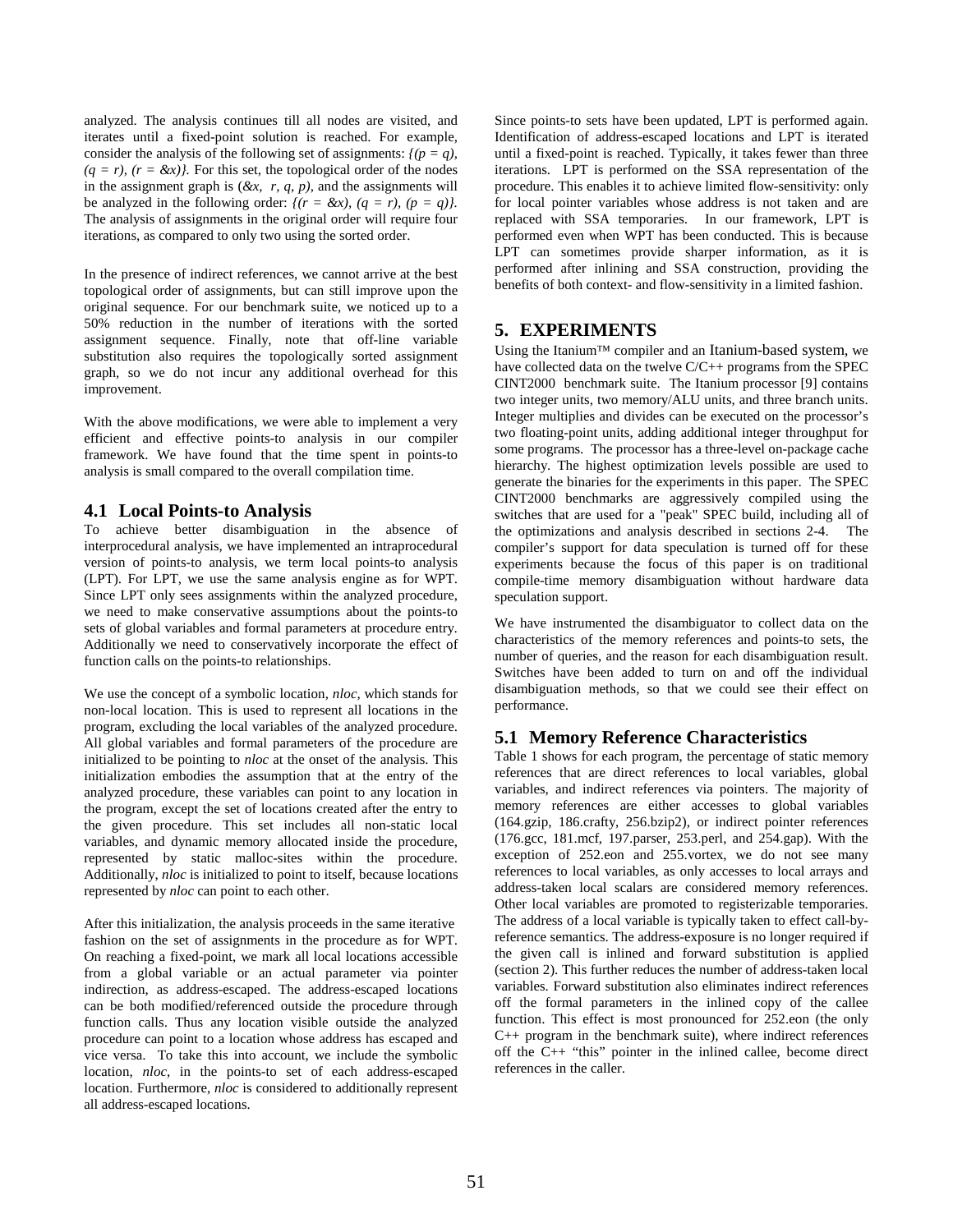**Table 1 Program Memory Reference Characteristics** 

| Program    | Local          | Global | Ind  | Avg             | Total   |
|------------|----------------|--------|------|-----------------|---------|
|            | $\%$           | $\%$   | $\%$ | <b>Set Size</b> | Queries |
| 164.gzip   | 7              | 84     | 9    | 2.4             | 26118   |
| $175$ .vpr | 16             | 39     | 45   | 1.3             | 40093   |
| $176$ .gcc | 8              | 31     | 61   | 22.1            | 1237456 |
| $181$ .mcf | 8              | 11     | 80   | 1.3             | 10195   |
| 186.crafty | $\overline{4}$ | 87     | 9    | 3.7             | 321026  |
| 197.parser | 7              | 39     | 5    | 6.9             | 67642   |
| $252$ .eon | 27             | 40     | 33   | 147.7           | 507662  |
| 253.perl   | 6              | 36     | 58   | 427.3           | 1192815 |
| $254$ .gap | $\overline{4}$ | 22     | 74   | 196.3           | 286053  |
| 255.vortex | 34             | 22     | 44   | 39.3            | 405790  |
| 256.bzip2  | 15             | 67     | 18   | 1.00            | 13544   |
| 300.twolf  | $\overline{2}$ | 46     | 52   | 3.4             | 443028  |

The column labeled "Avg Set Size" in Table 1 shows the average size of the points-to sets for the indirect references in each program as determined by our interprocedural points-to analysis (WPT). It is reasonably small for the majority of the benchmarks, with the exception of 252.eon, 253.perl and 254.gap. The loss of accuracy in the first two benchmarks occurs due to the presence of indirect calls, with numerous potential target functions (assigned to an array of function pointers). This forces WPT to consider all possible assignments between the formals of the numerous target functions and the actuals at call-sites, resulting in loss of accuracy. The analysis for 252.eon can be improved by more accurate handling of virtual function calls.

The benchmark 254.gap primarily uses dynamically allocated structures. However, the memory allocating routine for this benchmark, called NewBag, uses free lists and complex pointer arithmetic, and cannot be automatically identified as a malloc function. Thus WPT cannot distinguish between different structures, and provides very inaccurate points-to information. The use of free lists maintained with global pointers would inhibit even a flow- and context-sensitive analysis from identifying that each invocation of the function NewBag returns a disjoint piece of memory. Thus the loss in accuracy is due to poor basis information available to the points-to analysis, and not because of lack of flow- or context-sensitivity.

The last column in Table 1 shows the total number of distinct disambiguation queries for each benchmark. Throughout this paper, each pair of memory references is accounted for only once, irrespective of the number of times the disambiguator is queried with a given pair of references. The filtering out of repeated queries is done using a hash table mechanism. Note that we start accounting for unique memory references after inlining (this is when the DISAM tokens are created), so the memory references in different inlined copies of a given function are considered unique. Compilation of 176.gcc and 253.perl generates the largest number of unique queries, approximately 1.2 million each. Thus the compile time cost for each query is important.



**Figure 2 Disambiguation Result Summary** 

#### **5.2 Analyzing the Disambiguation Queries**

We now focus on the characteristics of the disambiguation queries received from various compiler phases, and the effectiveness of our disambiguation techniques in resolving them. Figure 2 shows, for each program, the percentage of unique disambiguation queries for which the disambiguator returns definitely independent, definitely dependent, and maybe dependent. The three categories add up to 100%. Over all the queries received for the same pair of memory references, the best result (definite is better than maybe) is recorded. For example, the simple base and offset analysis is used only after the addresses are lowered. Thus for a pair of references that requires this method to determine independence, the disambiguator would return a maybe result before the address-lowering phase, followed by an independent result thereafter. The definitely dependent results are either determined by the direct method or by simple base and offset. The "average" bar on the chart shows that on average, the disambiguator returns an independent result for more than 85% of the queries, indicating the effectiveness of our suite of disambiguation techniques.

#### *5.2.1 Analyzing the Independent Queries*

In this section, we study the relative contribution of different disambiguation methods described in section 3.3, in resolving disambiguation queries. In Figure 3, the portion of each bar representing the definitely independent queries in Figure 2, is expanded and scaled to 100%. For a given bar, each section represents the percentage contribution of a particular method in resolving queries. Note that the percentage basis is the total number of queries proven *independent*, and not the total number of queries received. The accounting is done by applying the methods in a specific order and crediting the first method that determines independence.

For these experiments, the methods are applied in an order that is slightly different from that described in section 3.3. We believe this revised order gives better insight into the real benefits of the disambiguation methods. The methods are ordered according to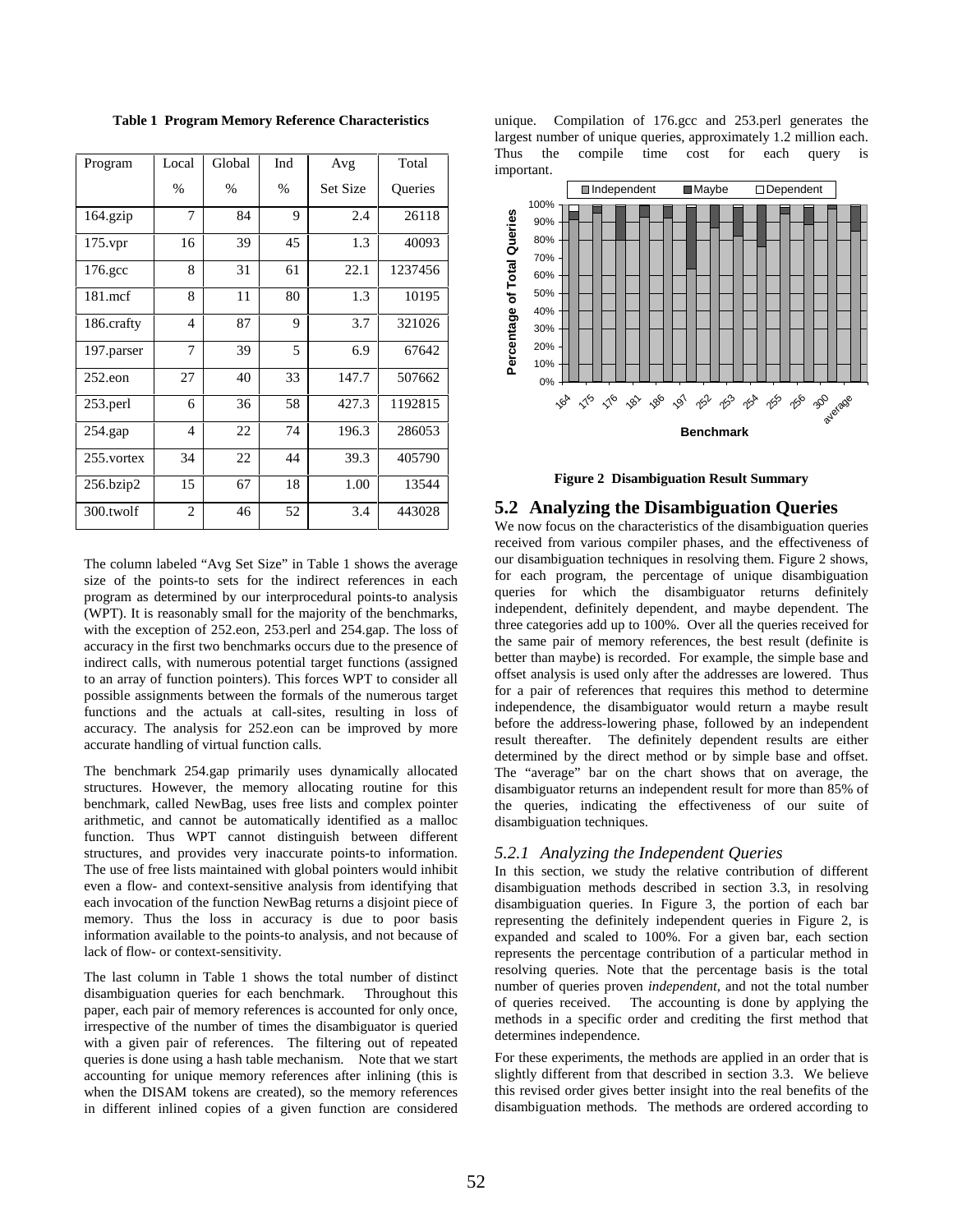

**Figure 3 Breakdown of Independent Queries by Method** 

two criteria. The first is whether the method is used by default in the compiler without interprocedural analysis. This gives insight into the level of disambiguation that can be achieved without user assertions or interprocedural alias/address analysis. The second criterion is the complexity of the method. The rationale here is that the more complex methods should be credited only for queries where that method is really needed. Thus for example, the reader can see the additional benefit provided by interprocedural points-to analysis (WPT) over the simpler methods that would normally be implemented in a compiler before WPT. Type-based disambiguation is the exception here. Even though it is simpler than WPT, it requires a user assertion. We believe it is interesting to see how much benefit the user assertion provides over what the compiler analyses can determine on their own. The order of the methods is as follows:

- direct: Disambiguation of direct references, either different memory objects or different parts of the same memory object (not including array element analysis).
- 2. sbo\_indirect: Simple base and offset analysis, and simple rules to disambiguate indirect references from direct references.
- 3. array: Array data dependence analysis to disambiguate different elements of the same array.
- 4. LPT: Intraprocedural points-to analysis.
- 5. global: Disambiguation of an indirect reference from a direct reference to a global variable that has not had its address taken.
- 6. WPT: Interprocedural flow-insensitive points-to analysis.
- 7. type: type-based disambiguation.

Methods 1-4 are enabled at all optimization levels. Methods 5 and 6 are applied only at the highest levels of optimization when multifile interprocedural analysis is enabled.

We can make several important observations from the data presented in Figure 3. First, simple techniques like direct and sbo\_indirect, which do not require sophisticated program analysis, resolve over 60% of the queries determined independent, on average. The direct technique is especially effective for the benchmarks 164.gzip, 186.crafty, 252.eon, and 256.bzip2. This is consistent with the fact that the majority of memory references for these benchmarks fall into the direct reference category (Table 1). For all benchmarks except 186.crafty, nearly 100% of the queries resolved by the direct method are for two references to different memory objects. The preservation of high-level information makes resolution of these queries very easy. The LOCs are simply compared to determine independence. For 186.crafty about 25% of the queries resolved by the direct method are to different fields of the same (statically allocated) structure. Structure type information accessible from the DISAM token is used to determine the position of the field accessed within the structure.

The sbo\_indirect disambiguation technique makes consistent contributions across all benchmarks. It is useful in disambiguating accesses to different structure fields with the same base pointer. This case arises frequently in loops traversing a linked data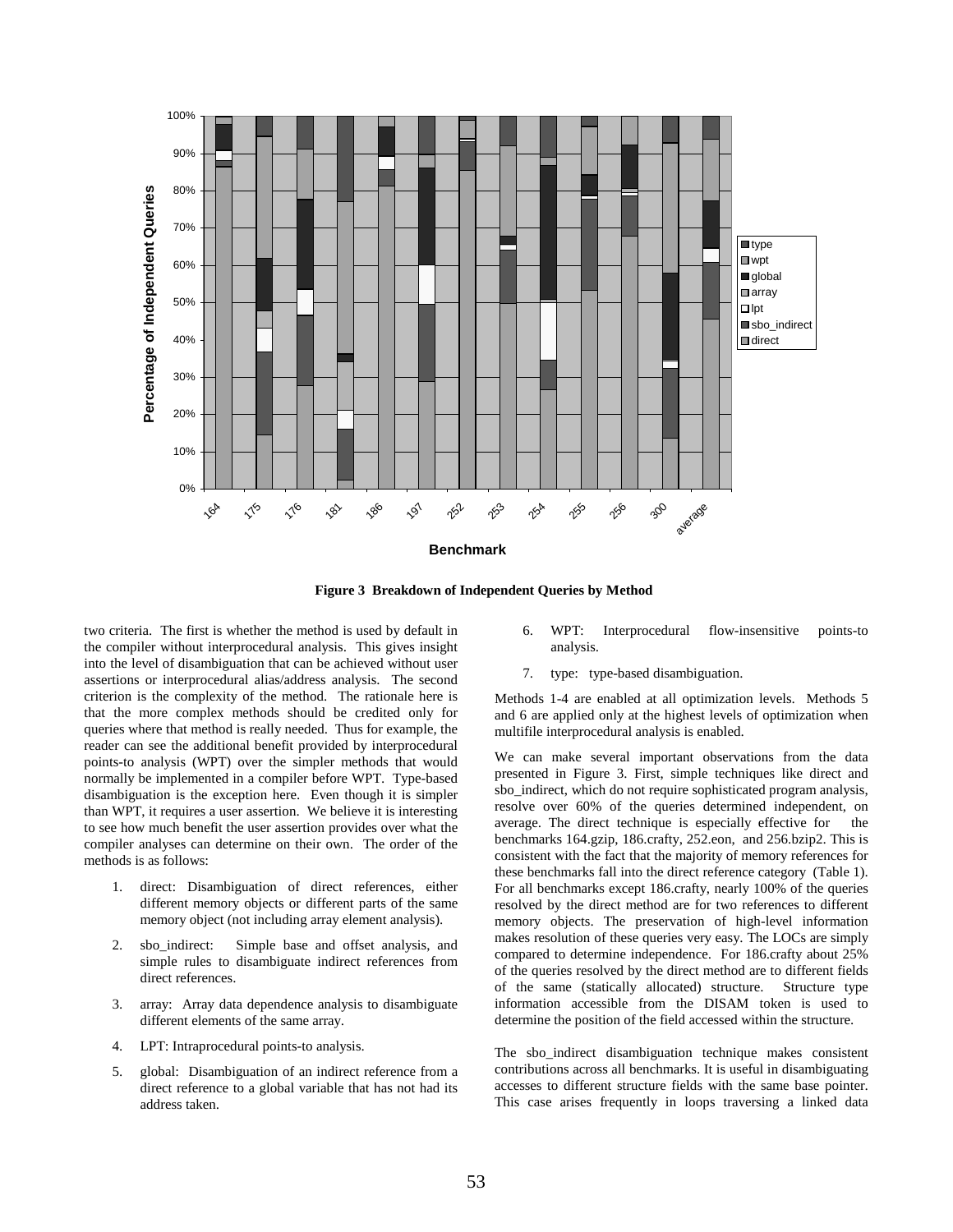structure (175.vpr, 176.gcc, and 181.mcf), where the loop body contains accesses to different fields with respect to the navigating pointer: for example, the memory references t->item and t->next in the following code fragment.

```
while (t := NULL) {
   t->item = t->item + 1;
   t = t->next;
}
```
Local points-to analysis (LPT) makes visible contributions for 175.vpr, 176.gcc, 197.parser and 254.gap. In the former two benchmarks, several procedures initialize locally declared pointers via explicit calls to malloc (as opposed to via wrapper functions). Indirect references off these pointers are then easily disambiguated against other memory references, using their local points-to sets consisting of the distinct malloc-sites. In 197.parser and 254.gap, local points-to succeeds in disambiguating accesses to local pointers used to navigate arrays, like pointers p and q in the code fragment below:

$$
p = \&a[i]; q = \&b[j];
$$
\n
$$
while (\dots) {\n *p = *q + 1;\n p++; q++;
$$
\n}\n

Array dependence analysis (array) does not make a significant contribution to independent queries in the static count for the benchmarks with many arrays like 164.gzip and 256.bzip2. However, it does prove to be crucial in the runtime performance context because disambiguation of a few array-based memory references can enable optimization and scheduling of a critical loop. Array dependence analysis is important statically for 181.mcf. This benchmark contains loops that go through arrays of arcs and nodes. The software pipeliner queries the disambiguator about loop-carried dependences for some of these loops and the array data dependence analysis is able to determine that a new array element is accessed for each iteration.

Address-taken analysis for global variables (global) proves effective across the majority of the benchmarks. In the given benchmark set, global variables are mostly scalars of integer or pointer type, and their address is not typically taken as they can be directly accessed in any section of the program. The technique is less effective for 181.mcf with only 11% of memory references as global accesses, and for 253.perl, which has address-taken attribute set on several global variables.

Interprocedural points-to analysis (WPT) is most effective for the benchmarks 175.vpr, 181.mcf, and 300.twolf. These benchmarks use structures with pointer fields, and the different fields point to dynamically allocated arrays associated with distinct static mallocsites. The majority of memory references in these benchmarks involve indirect accesses to these disjoint arrays, which can be accurately disambiguated. Both 175.vpr and 300.twolf use wrapper functions for memory allocation. Our analysis is able to identify them as malloc functions, leading to accurate points-to information. Otherwise all pointers would be reported as pointing to a single malloc site, providing almost no disambiguation. Also note that our strategy of distinguishing between distinct fields of a

given structure type proves critical to obtaining accurate disambiguation for this benchmark set. The contribution of WPT for 176.gcc and 256.bzip2 is also attributable to identification of dynamically allocated arrays with distinct malloc-sites.

For 252.eon and 254.gap, we have very inaccurate points-to information with average points-to set size over 100, and subsequently little contribution from WPT. However, for 253.perl, even with an average set-size of 427, WPT is responsible for over 20% of independent queries. The majority of these queries involve disambiguation of address-taken global variables against indirect pointer references. On the contrary, for 197.parser, even though the set-size is small (6.92), the WPTbased disambiguation is ineffective because the majority of pointers in the program have the same points-to set. Thus average points-to set size is not always a reliable indicator of the usefulness of points-to information.

Finally, note that simpler techniques like LPT and address-taken analysis for globals (global), steal a significant number of independent queries that would otherwise be attributed to WPT. Thus, disambiguation frameworks that do not use the simpler techniques, may overstate the added benefits of using interprocedural points-to analysis[14, 16].

Type-based disambiguation makes significant contributions for 181.mcf and 254.gap. The two benchmarks require frequent disambiguation of pointers against objects of types long and short, respectively. The technique also pays off for 176.gcc, 197.parser, and 253.perl. Again the contribution comes from queries disambiguating pointers against scalar objects of types integer and float.

Overall, one can notice that each disambiguation technique pays off for one or another benchmark. The technique that proves most effective depends on the memory reference mix of the program, and the type of queries posed by the various optimizations in the compiler. This depends on the regions of the program considered more important by the optimizations based on program structure and profile information. Thus, our strategy of employing a suite of disambiguation techniques is a viable approach to the problem.

### *5.2.2 Analyzing the Maybe Dependent Queries*

In this section, we analyze in detail the cases for which our disambiguator reports a maybe dependence. In Figure 4, we highlight the maybe dependent portion of the bars shown in Figure 2. As opposed to Figure 3, each bar in Figure 4 shows the percentage of maybe dependent queries with respect to the *total* number of queries *received* by the disambiguator. On an average, we report 12% of queries as maybe dependent. For 6 out of 12 benchmarks, it is in the range of 5%, indicating very accurate disambiguation. We have over 20% maybe queries for 197.parser and 254.gap, with 176.gcc and 253.perl falling in the 15-20% range. Before presenting a detailed analysis, we first explain the breakdown of data presented in Figure 4.

The top section of each bar in Figure 4 (labeled *direct*), represents the maybe dependent queries which involve two direct memory references (accesses to global or address-taken local variables). The bottom section represents maybe dependent queries involving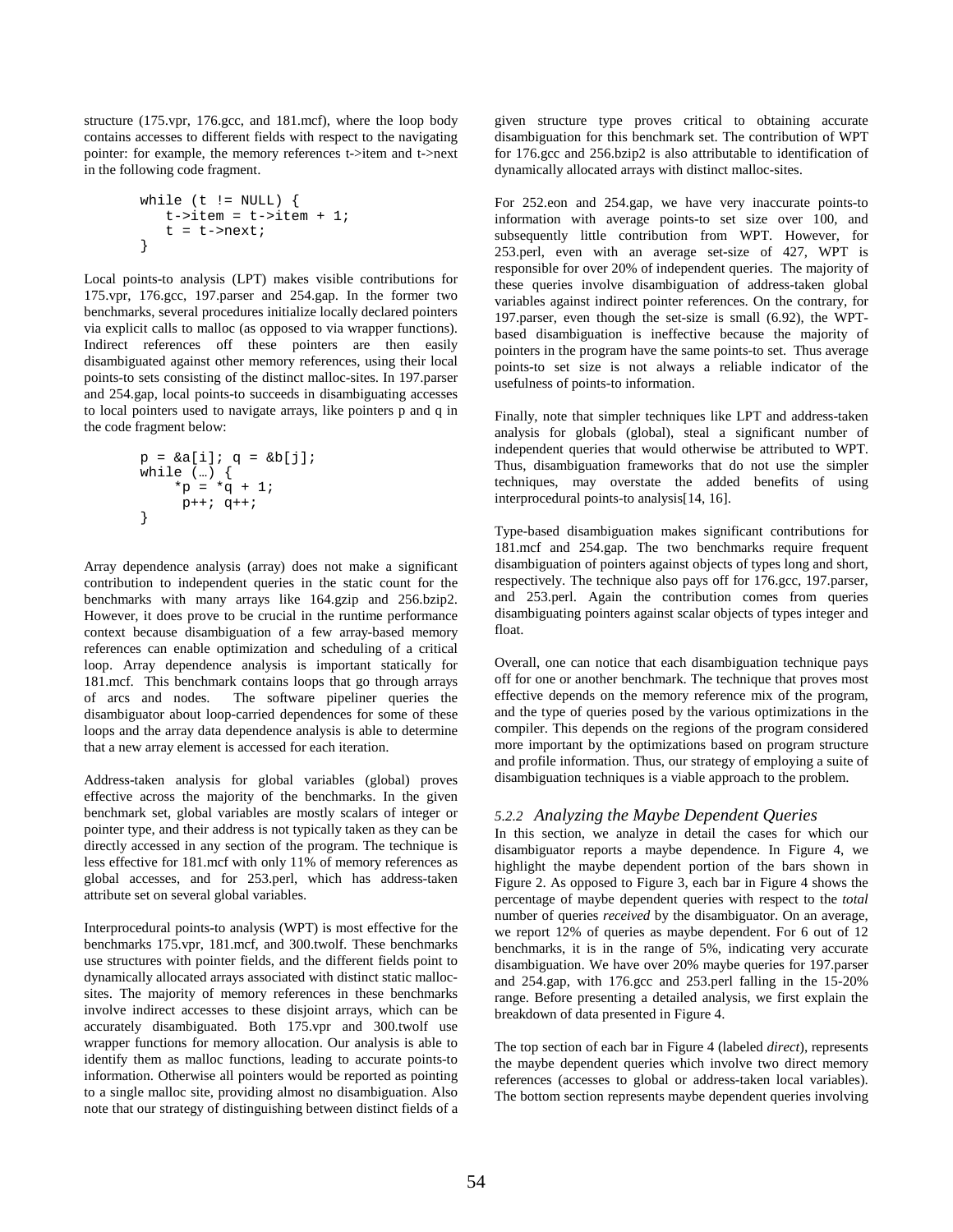

**Figure 4 Breakdown of Maybe Queries by Method** 

at least one indirect memory reference. The maybe cases for indirect references are further subdivided into three categories, *intersect*, *identity*, and *unknown*, explained below:

- intersect: The sets of locations accessible from the two memory references intersect. Since at least one reference is an indirect reference, one of the location sets is obtained from points-to analysis.
- identity: Both memory references are indirect references off the same pointer, for example the two indirect references in the statement: { ${}^{*}p = {}^{*}p + x$ ;}
- unknown: The points-to set for one of the dereferenced pointers is not known, and the pointer is conservatively assumed to be able to point to any address-exposed location in the program. This category includes pointers initialized via library calls like file pointers, pointers to i/o buffers, the argv pointer used as a formal argument to function main, and pointers never initialized in the program (dereferences to such pointers are guarded by conditions that always evaluate to false at runtime).

The points-to sets considered above are the ones obtained from WPT analysis. Each category in the above classification pinpoints a specific area of potential improvement for points-to analysis. For example, the *unknown* queries can be better resolved by more accurate modeling of pointers, which are not explicitly initialized in the source program. The requirement is improving the basis information for points-to analysis, and not necessarily its propagation strategy. The *identity* queries can benefit from program point specific points-to information, which requires introduction of flow-sensitivity. Finally, the queries in the *intersect* category may benefit only from a more sophisticated points-to analysis. We now focus on the data for individual benchmarks.

We first consider 197.parser, that reports the highest percentage of maybe dependent queries (35%). The dominant categories are *unknown* and *intersect*. The *unknown* queries arise from dereferences of file pointers and pointers to i/o buffers. Currently our analysis does not accurately model such pointers, and assumes them to be possibly pointing to any address-exposed location, resulting in very conservative disambiguation. Our hand analysis indicates that with more accurate modeling of these pointers (by

making them point to specific symbolic locations), the *unknown* queries can either be disambiguated or identified as *identity* queries.

Further, the benchmark 197.parser uses a graph data structure, with all nodes allocated via a wrapper function called xalloc. This function uses free lists and pointer arithmetic, and our analysis cannot recognize it as a malloc function. As a result, queries involving accesses to disjoint nodes of the graph cannot be disambiguated, and fall in the *intersect* category. By explicitly recognizing xalloc as a malloc function (for experimental purposes), we see a drop in *intersect* queries from 15% to 5%. Most of the added disambiguation is achieved in program regions where a new node is allocated via xalloc, and inserted in the graph data structure (all references to the newly allocated node can be disambiguated).

The benchmark, 254.gap, also uses a memory allocator which is based on free lists and pointer arithmetic. All data structures in the program are allocated via calls to this function, and majority of pointers in the program end up having identical points-to sets as explained in section 5.1. This results in over 15% queries falling in the *intersect* set. The queries in the *identity* set arise from our strategy of merging all instances of a given structure field. For example, the memory references  $*(p\rightarrow ptr)$  and  $*(q\rightarrow ptr)$ , are both considered as the reference \*(ptr) by our disambiguation framework. Such dereferences of structure field pointers frequently occur in 254.gap.

For the benchmark, 176.gcc, the majority of maybe queries arise inside loops traversing linked data structures, like a list of instructions, or a chain of tree nodes. To be able to distinguish between different nodes of such data structures, we need to determine the acyclic property of the navigating pointer fields, which requires sophisticated data structure analysis [18]. However, even advanced data structure analyses need to identify the statements where new heap nodes are allocated. The complex user-defined memory management in this benchmark practically obscures this information from the analysis.

For 253.perl, the points-to information is very inaccurate, and we get over 10% queries in the *intersect* category. In the benchmark 256.bzip2, we have several global pointers, which are initialized only once in the program through malloc, and are used as dynamic arrays. All *identity* queries arise from dereferences of a given global pointer at different program points. Note that since the pointer points to the same location across the entire program, flow-sensitive information will not be able to improve disambiguation.

For other benchmarks, we see noticeable number of maybe queries in the *direct* category. These queries mostly involve array references, subscripted with a pointer reference, a structure field, or another array reference: cases too complex for the array dependence analyzer. Other queries require disambiguation of an array reference outside a loop, with those inside the loop, as illustrated below. Such a query may be posed by the scheduler attempting to move the post-loop array load above the loop.

 for (i = 0; i < x; i++) { a[i + k] = rhs; } y = a[m];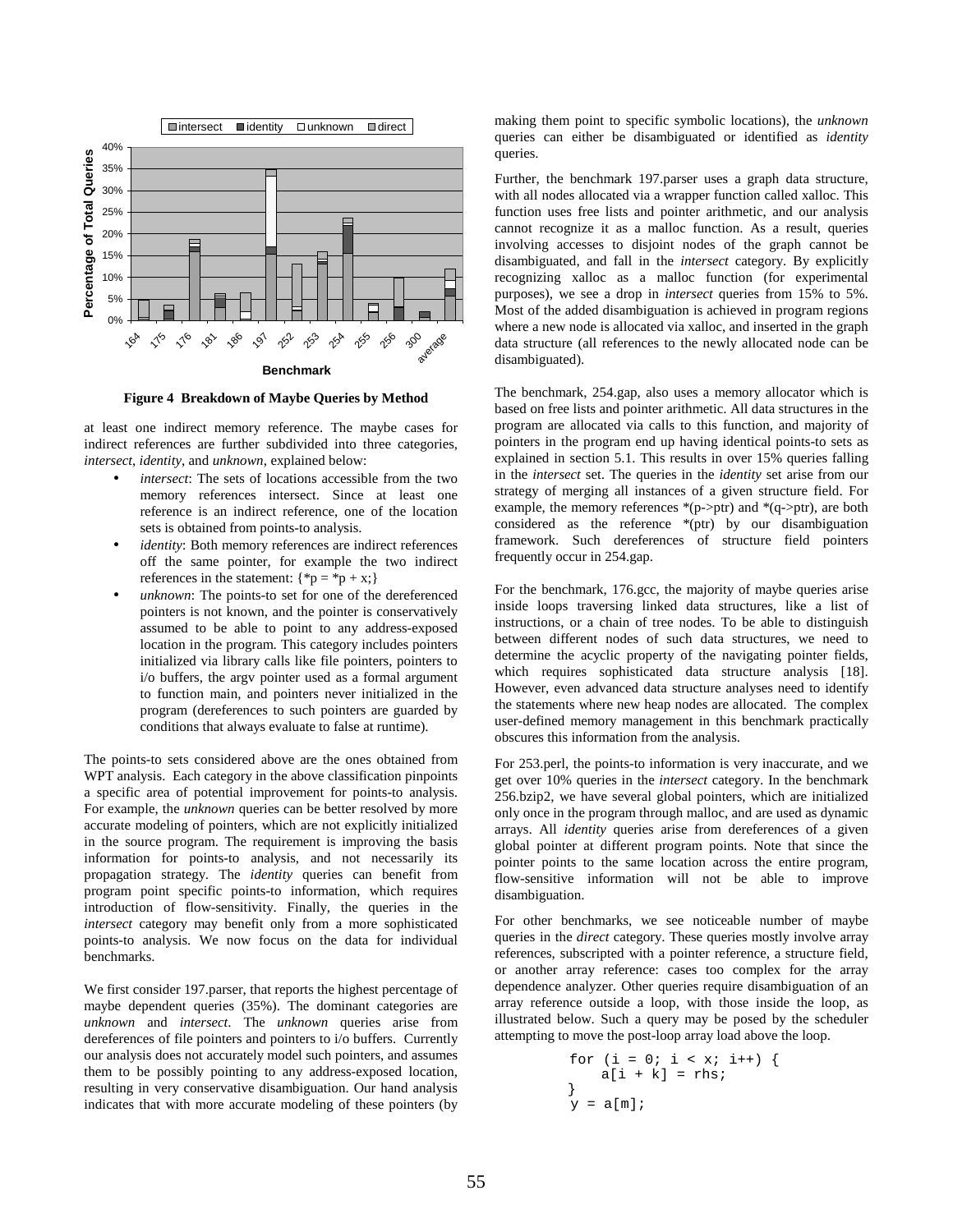Another source of *direct* maybe queries we have identified, involves accesses to elements of an array of (statically allocated) structures. For two references of the form a[i].fieldA and a[k].fieldB, our disambiguator returns a maybe dependence. Since we are dealing with static structures, different fields can be safely assumed to access disjoint memory locations irrespective of the array indices. The additional checks required to get this disambiguation, can be easily implemented. For now, majority of the direct maybe queries in 186.crafty and 252.eon are attributable to this reason.

each method is computed by dividing the execution time for the base case by the execution time with that method (and all the methods to the left) enabled.

Basic disambiguation of direct references is very important for 164.gzip and 252.eon, consistent with the static data presented in Figure 3. Disambiguation of direct references is not very important for 256.bzip2 performance, despite the importance of that method in the static data. The frequently executed loops in 256.bzip2 do not contain direct reads and writes of different memory objects. Likewise, direct reference disambiguation is not



**Figure 5 Performance Improvement from each Disambiguation Method** 

Overall, our maybe analysis indicates that majority of maybe dependent queries arise in programs using dynamic data structures, where the user-defined memory allocating routines cannot be automatically identified by our simple SSA-based recognizer. Development of more sophisticated techniques for malloc function recognition, holds the potential to substantially improve disambiguation for a large number of programs. This is amply demonstrated by the accurate disambiguation achieved for 175.vpr and 300.twolf, and the improvement we get for 197.parser on explicitly recognizing the malloc function. Alternatively, the user can be asked to provide this information via an assertion.

#### **5.3 Performance Analysis**

We now focus on the impact of our memory disambiguation techniques on program performance. Figure 5 shows the percentage speedup obtained by successively enabling the disambiguation methods. The 0% speedup line represents the base performance with no memory disambiguation. The speedup for

as important for 186.crafty performance as the static data would indicate.

The next method turned on is the use of simple base and offset analysis, and simple rules for indirect references. The simple rules for indirect references pay off for 252.eon. There are many queries with a direct reference to a local automatic variable whose address is taken, but the indirect reference is off an unmodified parameter. In 255.vortex, there are similar cases. In 175.vpr and 186.crafty, the benefit for this method comes from rules for indirect references, as well as from simple base and offset analysis. For 300.twolf, the performance improvement is mostly from simple base and offset analysis.

Local points-to analysis is able to provide small performance gains for 175.vpr, 252.eon, and 256.bzip2. Array data dependence analysis proves to be very important for the performance of 164.gzip and 256.bzip2, both of which include references to different elements of the same array in the frequently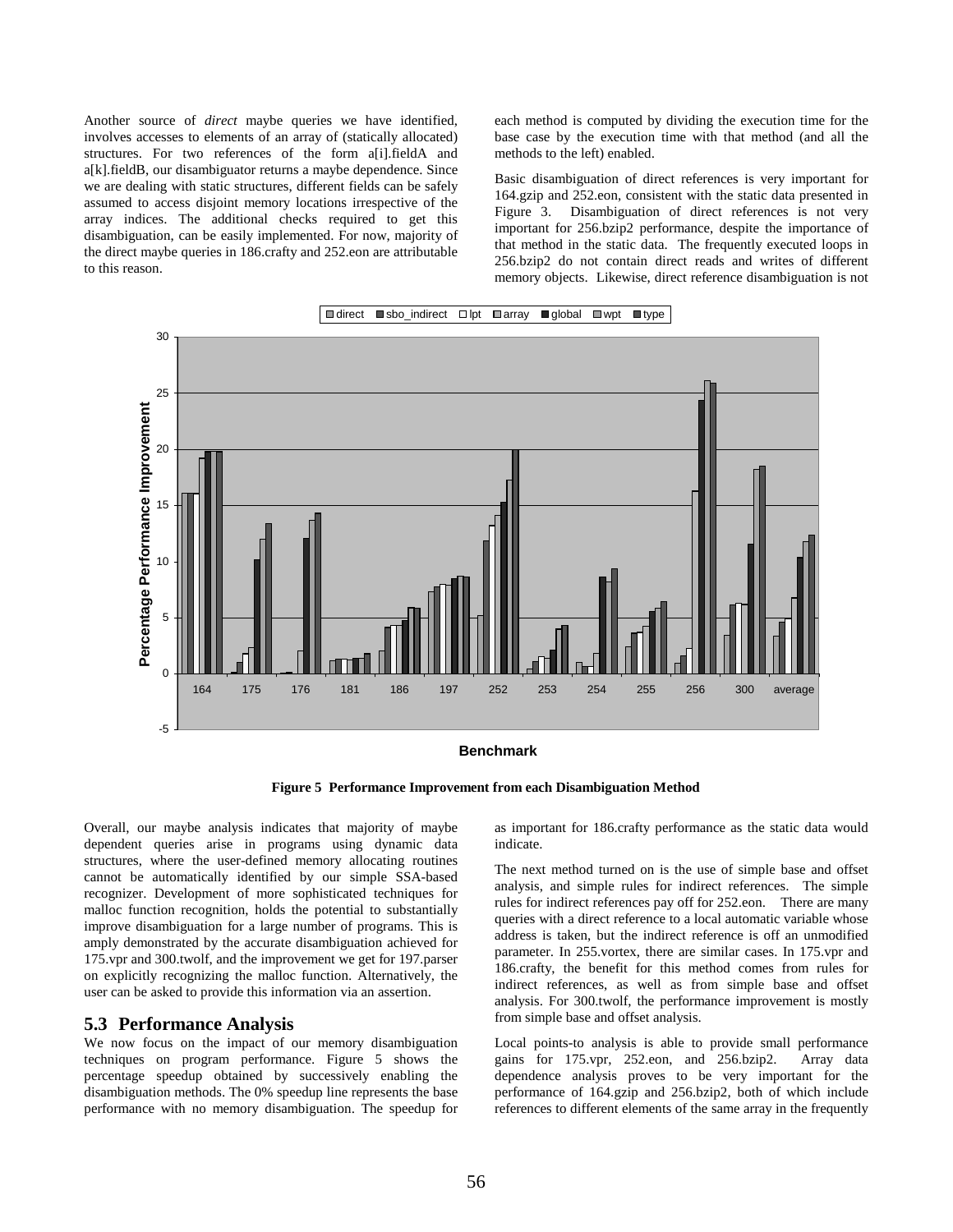executed loops. However, static contribution from this analysis is very small for these benchmarks (Figure 3). This makes sense because the loops containing these memory references contribute very little to the static number of memory references, but contribute greatly to the dynamic number of memory references and to the execution time.

Disambiguation of indirect references from direct references to globals that have not had their address taken helps many programs including 175.vpr, 176.gcc, 254.gap, 256.bzip2, and 300.twolf. 175.vpr, 176.gcc, and 300.twolf all have a healthy mix of indirect references and direct references to globals. These benchmarks also show large percentage of static disambiguation queries resolved by this technique. The frequently executed loops in 256.bzip2 contain indirect writes to an array and direct loads of global scalar variables for the loop bound and array pointer. This method allows these scalar references to be hoisted out of the loop by PRE. This method steals much of the thunder from interprocedural points-to analysis (WPT). Without this method, WPT would normally be required to disambiguate these memory references. Thus it is important to evaluate the performance contribution of WPT in the context of other disambiguation techniques.

WPT provides performance gains for 175.vpr, 176.gcc, 252.eon, 253.perl, 256.bzip2, and especially 300.twolf, consistent with the static query data in Figure 3. The benchmark 181.mcf spends most of its time accessing memory, so despite the fact that a very large fraction of the static queries are resolved by WPT, there is no performance gain.

The final method considered is type-based disambiguation. It provides small gains for 175.vpr, 176.gcc, 254.gap and a larger gain for 252.eon. In 252.eon, the type-based technique proves to be very effective for the routine mrSurfaceList::viewingHit, which is one of the most frequently executed functions in the benchmark.

The astute reader will notice a few cases where increasing the level of disambiguation actually hurts performance slightly, particularly in 254.gap. It is difficult to pinpoint the slight performance loss to a particular optimization. The loss is possibly caused by a complex interaction between different optimizations and requires further investigation.

### **6. RELATED WORK**

In [1], Novack et. al. present a method for preserving algorithmlevel and source-level semantics information. Their method defines a hierarchical decomposition of the address space using implicit assertions that reflect the programming language as implemented by the compiler and explicit programmer assertions that reflect the algorithm and the programmer's use of the language. Using this hierarchy, the disambiguator can distinguish between stack and heap, different types, and different variables.

The DISAM approach also preserves source level semantics and decomposes the address space, but it provides access to a richer set of information, including full symbol table information about variables, pointers, types, functions, and memory allocation sites. In our framework, we use the symbolic representation of memory references as a way to interface with analyses such as points-to analysis that are performed while the program is represented at a high level. We have also extended this framework for function call MOD/REF analysis. Our implementation of this technique in a product compiler demonstrates that it is possible with very reasonable cost to maintain high-level information for use by the disambiguator at any compilation phase.

The memory disambiguator in the IMPACT compiler is described in [8]. This compiler performs array data dependence analysis and points-to analysis [16]. It generates memory dependence arcs, called *sync arcs*, to represent all the memory dependences in the function and maintains these arcs through all of the optimization phases. This requires that potentially  $O(N^2)$  arcs be stored in the worst case where N is the number of memory references in the function. In practice the pairs of references that actually have a control flow path between them (and thus require an arc) is much smaller.

In our method, we maintain information about each memory reference (O(N)) plus a data dependence graph containing only arcs for dependences between different elements of the same array in loops. We must store a points-to graph whereas the IMPACT compiler can discard the points-to graph once the sync arcs have been generated. The relative memory usage of the two methods depends on the relative sizes of the information stored in the points-to graph and DISAM tokens verses the sync arcs. We believe that the DISAM approach has a memory usage advantage at lower optimization levels where points-to information is not available, as the number of conservative sync arcs will be higher due to the absence of accurate information. In the DISAM approach, on average, each query is relatively expensive compared to looking up a sync arc. While the compile-time cost of the queries has not been an issue thus far, the results of the most time-consuming queries could be cached to reduce the cost. The total number of queries received by the disambiguator is much larger than the number of unique queries.

The related work on using the results of pointer analysis includes that of Wilson and Lam[13], Ghiya and Hendren[14], and Diwan et. al[15]. Wilson and Lam use points-to information for parallelization of two benchmarks. The speedup is achieved through better disambiguation between pointer-based arrays. Ghiya and Hendren study the benefits of a collection of pointer analyses in the context of three optimizations: loop-invariant removal, location-invariant removal, and common subexpression elimination. In our compiler framework, all three optimizations are subsumed within the PRE and PDSE optimizations. Diwan et. al present the results on redundant load elimination (RLE) for a set of Modula programs, based on information from a type-based alias analysis. Our PRE optimization also subsumes RLE. Pioli and Hind[17] present a thorough study of the efficiency and precision of six context-insensitive pointer analyses, using the metric of average points-to set size at indirect references. Our experimental data indicates that this metric is not always a reliable indicator of the effectiveness of points-to information in resolving disambiguation queries.

Cheng et. al[16] perform a very thorough study of the impact of memory disambiguation on the SPEC CINT92 and CINT95 programs in the context of redundant load/store elimination, loopinvariant location promotion, and load/store scheduling. The memory optimizations are subsumed by our PRE and PDSE transformations, and we also include acyclic scheduling, software pipelining, and other optimizations in our study. Cheng et. al individually show the benefits of disambiguation for scheduling